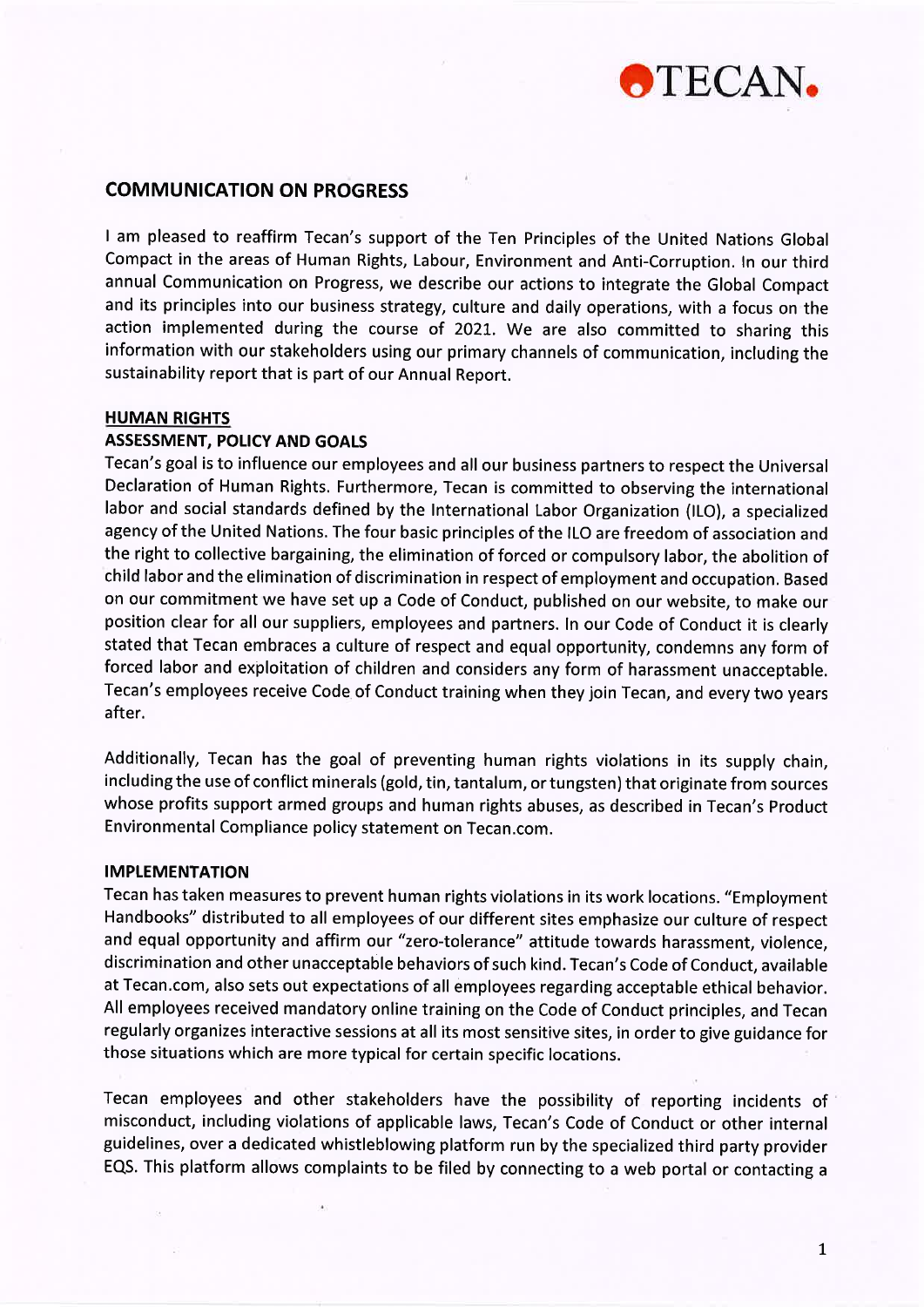

multi-language telephone hotline. Reports can be filed anonymously if preferred. The technology in use guarantees whistleblowers the highest possible standards of confidentiality.

To guard against human rights violations in Tecan's supply chain or via other business partners, Tecan revised its Supplier Code of Conduct in 2021, and will publish the new Supplier Code of Conduct on tecan.com, as well as outlining the actions planned to demonstrate compliance with this Code and with Tecan's Product Environmental Compliance policy, also available on Tecan.com. In addition, in 2021 Tecan began using the ethiXbase third party screening tool to screen our distributors, as described in the "anti-corruption" section further below.

#### MEASUREMENT OF OUTCOMES

No Human Rights violations were found within Tecan or discovered in connection with Tecan's supply chain or business partners in 2021.

Tecan received 20 reports via the whistleblower platform in 2021, which corresponded to three internal cases. One case is still under investigation. Of the two resolved cases, in one, an independent Third Party contracted by Tecan concluded that no breach of Tecan's Code of Conduct was identified. The other revealed a breach of the provision in the Code of Conduct regarding Tecan's workplace culture of respect and non-discrimination, and to affirm Tecan's "zero-tolerance" attitude towards harassment and discrimination, Tecan took appropriate measures.

### LABOUR PRINCIPLES

### **ASSESSMENT, POLICY AND GOALS**

Tecan's "Employment Principles" establish the commitment to offer equal opportunities to each employee and exclude any discrimination on the grounds of race, color, gender, age, social class, religion, sexual orientation, politics, or disability. They also mandate the highest levels of workplace safety, health and security. These same principles recognize the necessity of <sup>a</sup> competitive remuneration in comparison to the local labor market and indicate qualifications, skills, contribution and responsibility as the only acceptable differentiation criteria among individuals.

#### IMPLEMENTATION

Relevant standards regarding Labour Principles are already mandated by the highly regulated environment Tecan operates in and therefore it has not been necessary to initiate specific actions to improve the working conditions of employees in general. Production processes and standards are also audited by relevant authorities. This is especially true for the matters concerning education and safety, which cannot be set at a level lower without compromising the market acceptability of our products. Therefore, all our employees regularly undergo online and "live" class-room trainings to improve their professional skills as well as their awareness in matters of health and safety. For example, production staff receive specific trainings for accident prevention Furthermore, our production environment has to comply with strict requirements of temperature and hygiene, which also ensures comfortable conditions for the staff working on site.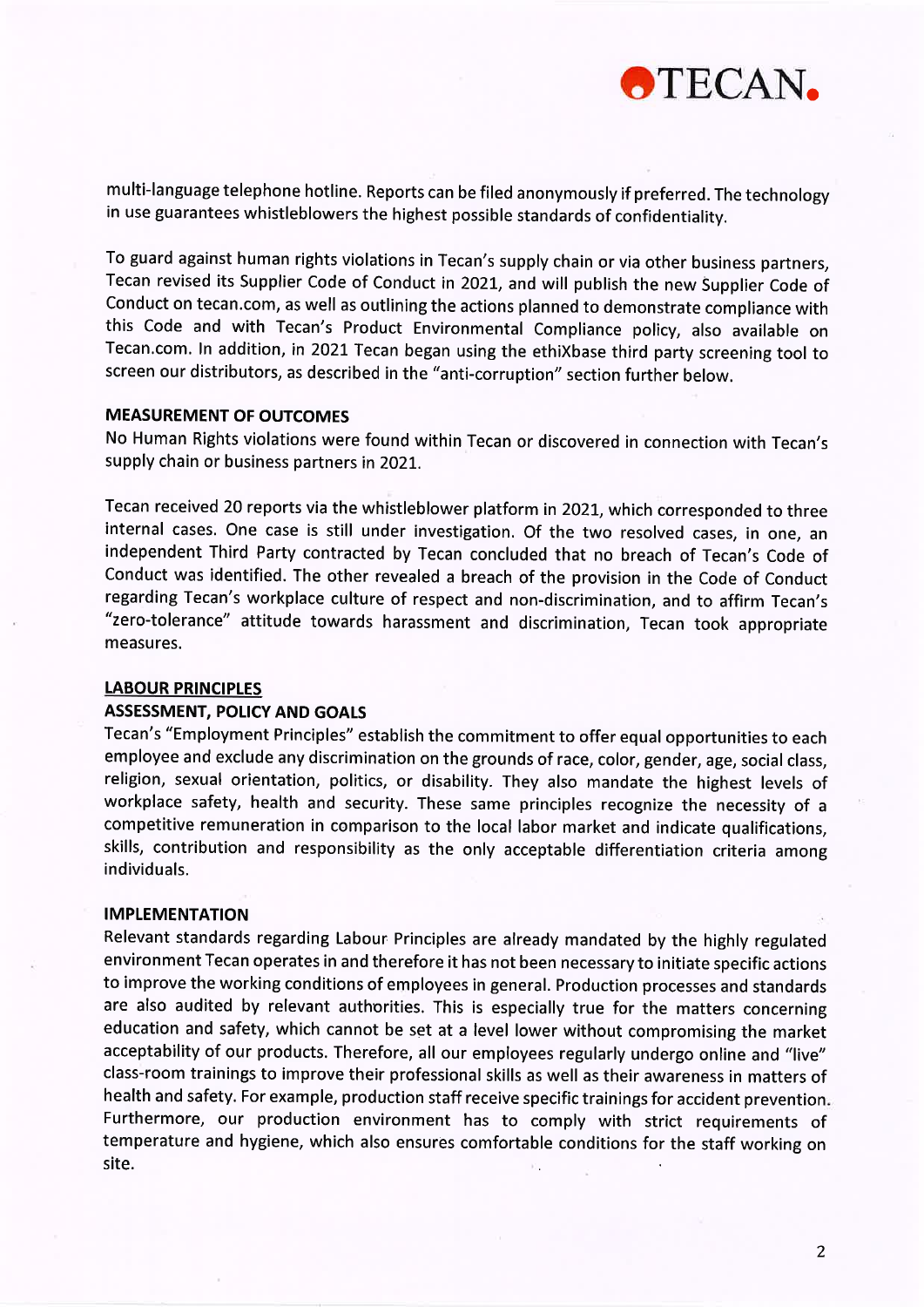

ln order to ensure fair compensation for all employees, Management reviews individual performances on a yearly basis and determines whether remuneration and benefits are proportionate or need to be improved. In 2021, Tecan carried out gender pay gap analysis for all employees in Switzerland, and the data analysis was approved by an independent auditor. No issues were identified.

ln 2020 and 202L, Tecan conducted the independent Trust lndex'" survey of "Great place to Work", a survey of all employees that provides a clear and accurate picture of the workplace culture. Thanks to anonymity, employee feedback is honest and response rates were exceptionally high, reaching 86% in 2021, compared to 78% in 2020. This gives an objective view of the current state of employee satisfaction with the important factors in the workplace culture, enabling companies to identify and develop strengths and potential. Follow-up improvement actions were identified and carried out, and the second Great Place to Work survey in 2021 has provided higher positive results, showing that the improvement actions were effective.

#### MEASUREMENT OF OUTCOMES

Tecan has a very cosmopolitan workforce, made up of employees from 70 countries. In 2021(Q3), the proportion of women in the workforce remained at35.7%, similar to in 2019. The proportion of female managers increased to 28.2% (2019: 25.5%). Two of six positions on the Board of Directors are occupied by women.

The results of the survey "Great Place to Work" highlighted a high overall level of satisfaction among Tecan employees. Overall, 77% of all respondents said Tecan is a great place to work - a very good score and above the benchmark of other Swiss companies, and an increase from <sup>a</sup> score of 75% in 2020. The Trust Index<sup>™</sup> score increased from 69% in 2020 to 73% in 2021. Tecan scored particularly well in areas related to people feeling safe in the workplace, and fair treatment regardless of race, disability, or sexual orientation, with more than 90% of employees giving positive responses to these questions, indicating 'high' and 'very high' levels of satisfaction

## ENVIRONMENTAL PRINCIPLES

## **ASSESSMENT, POLICY AND GOALS**

Tecan attaches great importance to acting responsibly and in an environmentally friendly manner in the development, manufacture and global distribution of Tecan products as well as in all services it provides. ln a Policy Statement for Product Environmental Compliance published on the corporate website, Tecan expresses its commitment to providing customers with safe, highquality products and to comply with all relevant product environmental legislations. The Company strives to continually identify and realize opportunities to reduce the environmental footprint of its products during product design, manufacture, use and disposal.

The operations of Tecan have a relatively small direct environmental impact, because the production process focuses on the final assembly of a relatively small number of items. Tecan reports greenhouse gas emissions data as well as Headquarters'water use and waste data in the sustainability report, which makes up part of every annual report, and is available on Tecan.com. Tecan aims to be transparent and trustworthy regarding the Company's emissions and therefore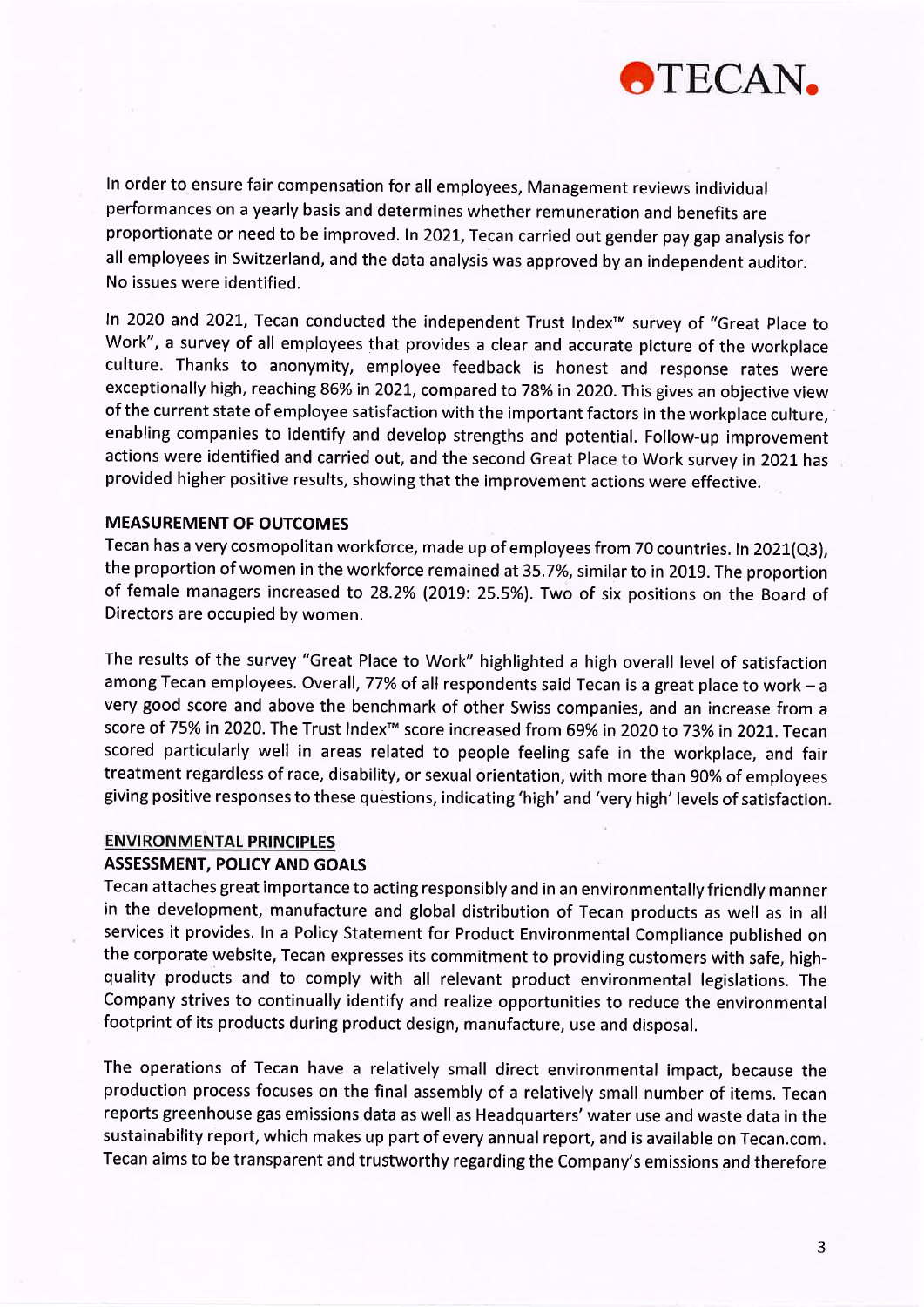

also participates in the annual Carbon Disclosure Project (CDP), allowing its results to be made publicly available.

Tecan's Code of Conduct includes a provision that Tecan is committed to conducting its business in a sustainable and environmentally responsible manner: all employees receive training on the Code of Conduct. In particular, employees are encouraged to understand how their work may affect the environment, to take steps to reduce the impact of their activities and to actively participate in energy-saving and waste reduction programs. Tecan incentivizes the use of public transportation where possible, providing subsidies to employees. Moreover, direct suppliers are subject to a specific audit program in order to ensure sustainable business. ln 2020, Tecan set the goal of reducing by at least one third absolute direct and indirect emissions, by 2022.

#### IMPLEMENTATION

Tecan's 2022 emissions reduction goal has been pursued by switching to renewable energy in some locations, and installing LED lightbulbs and solar panels. Through a combination of emissions reduction efforts and the continued support of the high quality carbon offsetting projects described in the 2020 Annual Report, Tecan's corporate headquarters in Männedorf has been certified carbon neutral, an effort that will continue.

Also in 2021, Tecan's flagship Fluent<sup>®</sup> workstation was certified carbon neutral. The Fluent<sup>®</sup> includes eco-design elements to reduce energy use, and carbon neutral certification was achieved through the support of high quality carbon offsetting projects, Calculations to achieve carbon neutrality of a second Tecan product have also been carried out, with the aim of achieving carbon neutral certification early in 2022.

To take Tecan's environmental management and sustainability activities to the next level, in 2O2t the company formed a Sustainability Committee, chaired by Tecan's CEO, and hired two subject matter experts. This investment of time and resources enables Tecan to better integrate sustainability initiatives throughout every area of the company, and ensure best practices are implemented globally.

ln 202L, Tecan began calculating its total global greenhouse gas emissions footprint, to enable the identification of any emissions hot spots and making it possible to set an emissions reduction target in line with the 2015 Paris Agreement.

A program to progressively reduce the amount of waste is in place, as well as a program to increase the proportion of waste which is recyclable. Due to the highly regulated environment in which Tecan works, changing materials, even in packaging, can require product re-certification and contractual changes. This limits Tecan's ability to implement quick changes, and an internal taskforce has been formed to identify what options are feasible. Tecan continues to work to reduce or neutralize CO2 emissions from other areas, such as in- and outbound freight.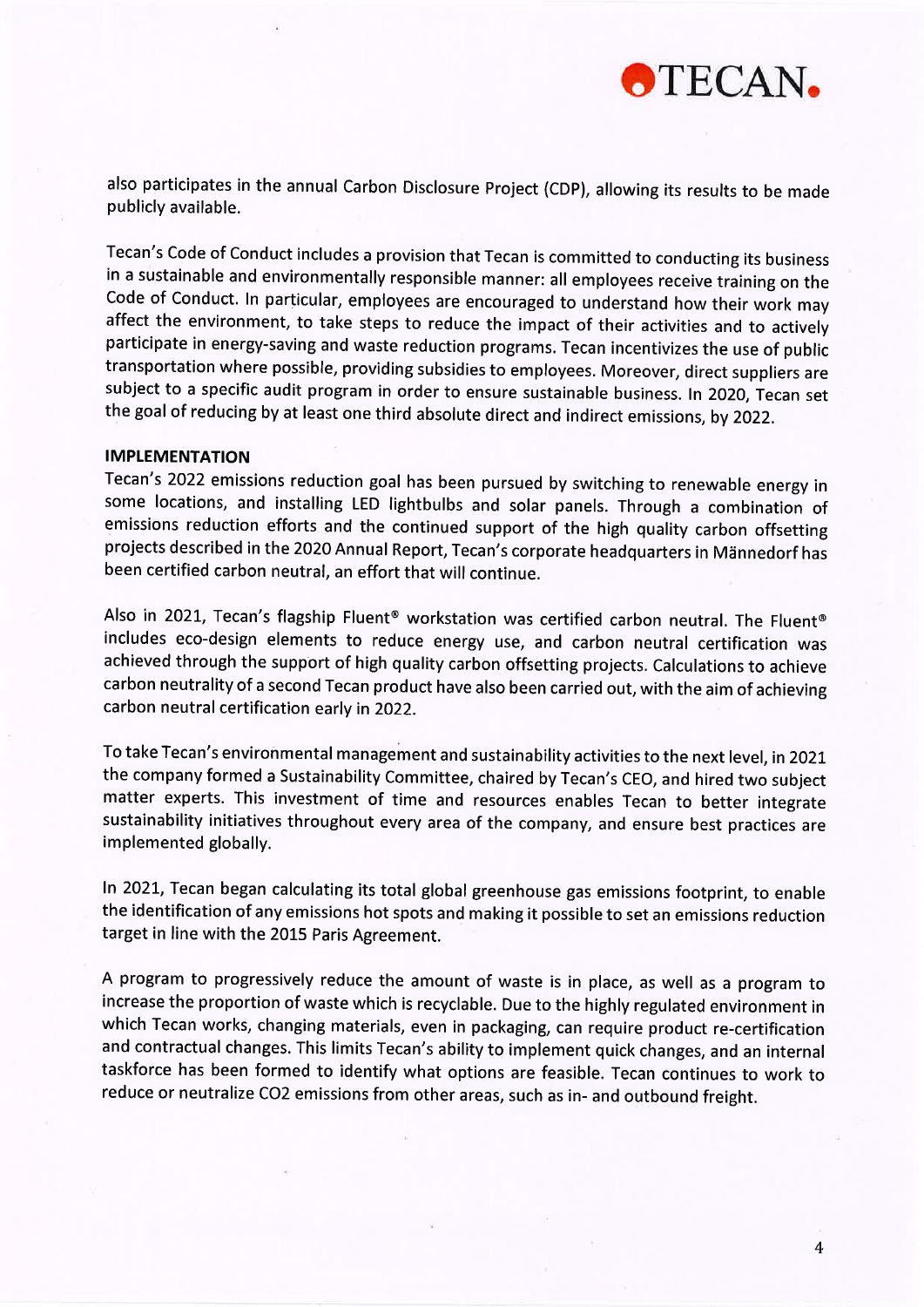

## MEASUREMENT OF OUTCOMES

Tecan's environmental impact data is shared in the 2020 Annual Report, available at Tecan.com. Greenhouse gas emissions scope 1 and 2 data is included for production sites, and some scope 3 data is also reported. Tecan's corporate headquarters have been certified as climate neutral. Headquarters' water, waste and paper consumption data is also reported.

ln the 2020 Annual report, Tecan notes a reduction in energy consumption of 2.5% despite <sup>a</sup> much higher production output, and a reduction of energy intensity  $-$  the total energy consumption related to sales  $-$  of 15.2%.

## **ANTI-CORRUPTION PRINCIPLES**

### ASSESSMENT, POLICY AND GOALS

Tecan is committed to be always fully compliant with all relevant laws of the countries where it operates and our commitment certainly includes the anti-corruption laws. However, even in countries where the legislation potentially tolerates questionable behaviors, Tecan follows <sup>a</sup> zero-tolerance policy as concerns bribery and corruption. Our Code of Conduct strictly prohibits payments (in cash or in kind) to secure illicit advantages. ln no cases are Tecan employees allowed to pay, promise or authorize bribes or kickbacks, not even when refusing to make such kind of payments implies turning down business opportunities. lndeed, the Code of Conduct requires all employees to always keep a conduct which is not only fully ethical, but also excluding any possible misinterpretation if publicly disclosed.

These principles are detailed in a procedure which gives guidance for several specific matters. ln particular, employees are instructed to avoid the use of cash and to make payments only against proper invoices. Furthermore, this procedure indicates the prudent attitude to adopt with regard to gifts, hospitality and entertainment and the strategies to follow in order to resist to the pressures eventually received for facilitation payments.

Another procedure provides a clear guideline concerning the business involving intermediaries, in order to prevent the risk of corrupt payments going through third parties. This procedure mandates a program of education and monitoring of our potential and existing dealers and distributors. ln order to work with Tecan, our partners have to provide evidence of their full acceptance and understanding of Tecan's principles in matter of correct business practices by signing Tecan's Supplier Code of Conduct, and successfully completing an assessment.

## IMPLEMENTATION

Tecan clearly communicates to all employees the principle of zero tolerance for bribery and corruption. This principle is emphasized in the periodic online trainings which are mandatory for everybody working in the company as well as in the periodic sessions that our instructors conduct in-person at the sites which we consider potentially more vulnerable to breaches.

Tecan employees (and third parties), who may possibly report events of misconduct, are able to do so via a third party-managed whistleblower hotline, implemented in 2021. This dedicated mailbox and multi-language telephone hotline is run by EQS, a specialized provider of compliance